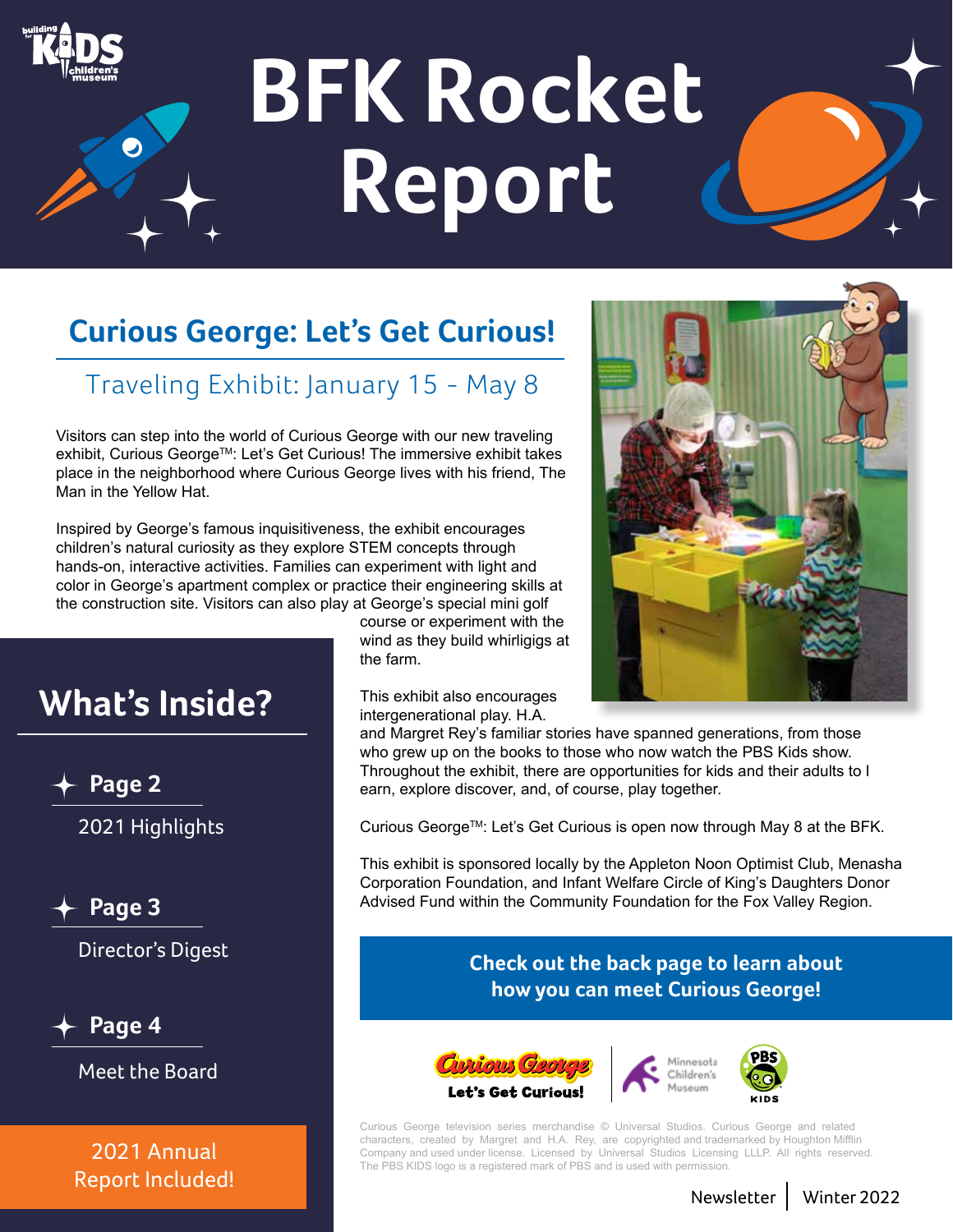# **2021 Highlights**

2021 was a very exciting year at the Building for Kids as we continued to strive toward our mission of inspiring discovery and building resilience through intergenerational play-based learning and exploration of the arts, sciences, and humanities. We are so grateful to everyone who spent part of their year with us. Take a look below to learn more about some of the highlights from 2021, including bringing in a new traveling exhibit, beautifying our building with new murals, welcoming Afghan refugees to Appleton, celebrating the BFK Children's Parade on College Ave, and hosting the first ever BFK Maker Challenge.



## **Welcome Neighbor**

To welcome Afghan refugees to the neighborhood, the BFK provided engagement kits filled with age-appropriate toys and activities, and free memberships to families with kids resettling in our community.



## **Children's Parade**

The 12th annual BFK Children's Parade presented by ThedaCare once again consisted of kids and their families strolling down Appleton's College Avenue in themed costumes and non-motorized floats in a parade all about them!



### **Maker Challenge**

In the first ever Great BFK Maker Challenge, six teams of kids and their adults set out to become the greatest BFK makers of all by competing in hands-on, STEM-based challenges and raising funds for the BFK.



## **Run! Jump! Fly!**

After putting a new traveling exhibit on hold in 2020, the BFK welcomed Run! Jump! Fly! Adventures in Action in September of 2021. In this action-packed traveling exhibit, sponsored by Children's Wisconsin, families could explore rock climbing, kung fu, surfing, snowboarding, and many more fun ways to stay active!



#### **New Murals!**

The BFK commissioned three new murals to beautify downtown Appleton in 2021, including "Dream Bigger" by Gretchen Wood, located next to the BFK Discovery Tree; "Water Cycle Mural" by Elyse-Krista Mische, located in the BFK Water Gallery; and the mural created during U.S Venture Children's Week by Irineo Medina outside the Appleton YMCA.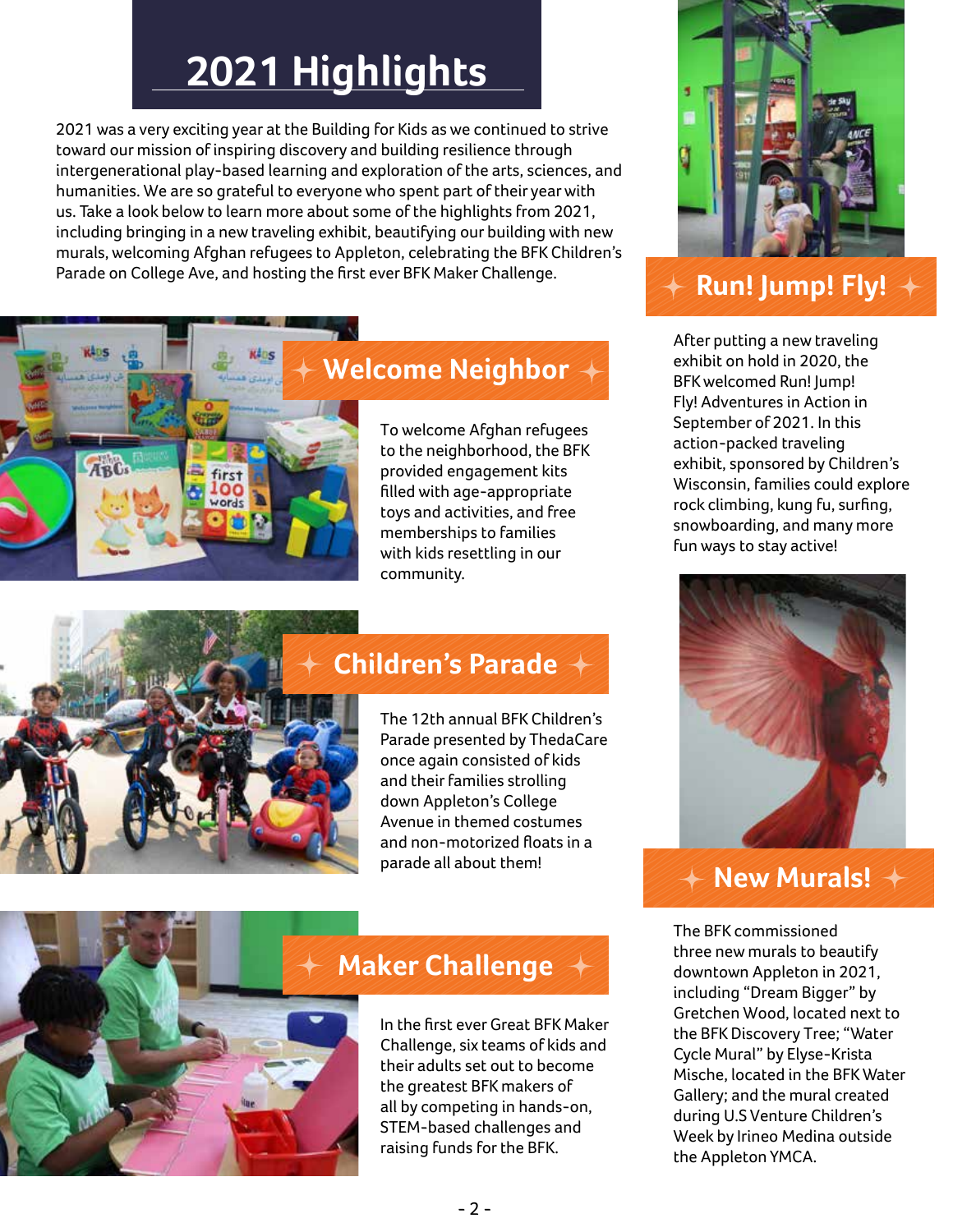

## **The BFK Store**

Did you know we recently opened up a gift shop at the BFK? Next time you need a gift for a child in your life or next time you visit the museum, be sure to check it out!

The BFK Store is full of cute shirts and educational toys, plus lots of Curious George books, which pair perfectly with a visit to our traveling exhibit.



# **Director's Digest**

Thank you for being part of our community at the Building for Kids! We are so grateful to have members, volunteers, and supporters like you.

2021 was another exciting year of innovation at the BFK. In the face of numerous challenges, and thanks to profound community support, our team adapted to meet the emerging needs of kids and their grown-ups. One of the ways we did this was by launching Explorer Camps. Explorer Camps are a combination of openended play in the museum and facilitated STEM, Art, and Mindfulness programming. These after-school and weekend drop-off camps provide hands-on learning opportunities that go beyond the classroom. Outof-school museum enrichment has been found to significantly increase kids' social self-confidence as well as academic success.

This past year, our community also welcomed hundreds of new neighbors, including a large group of families fleeing Afghanistan. We are proud to partner with World Relief to support the arrival, engagement, and integration of these families in our community. We believe that all families should have the opportunity to play together and form stronger family bonds, so we created Welcome Neighbor Engagement Kits, each of which came with toys, activities, and a membership to the BFK.

We are looking into the new year with optimistic curiosity, inspired by the largest traveling exhibit the BFK has hosted in 10 years, Curious George™: Let's Get Curious! We are excited to host this nationally traveling exhibit that helps introduce important STEM concepts in a fun, approachable, and engaging way. If you haven't



already, I hope you're able to visit the exhibit while it's here and explore Curious George's neighborhood.

We are so grateful for your continued partnership as we work to inspire discovery and build resilience through intergeneration play-based learning and exploration of the arts, sciences, and humanities in 2022 and beyond.

Hope to see you soon!

Plember

Oliver Zornow Executive Director ozornow@buildingforkids.org